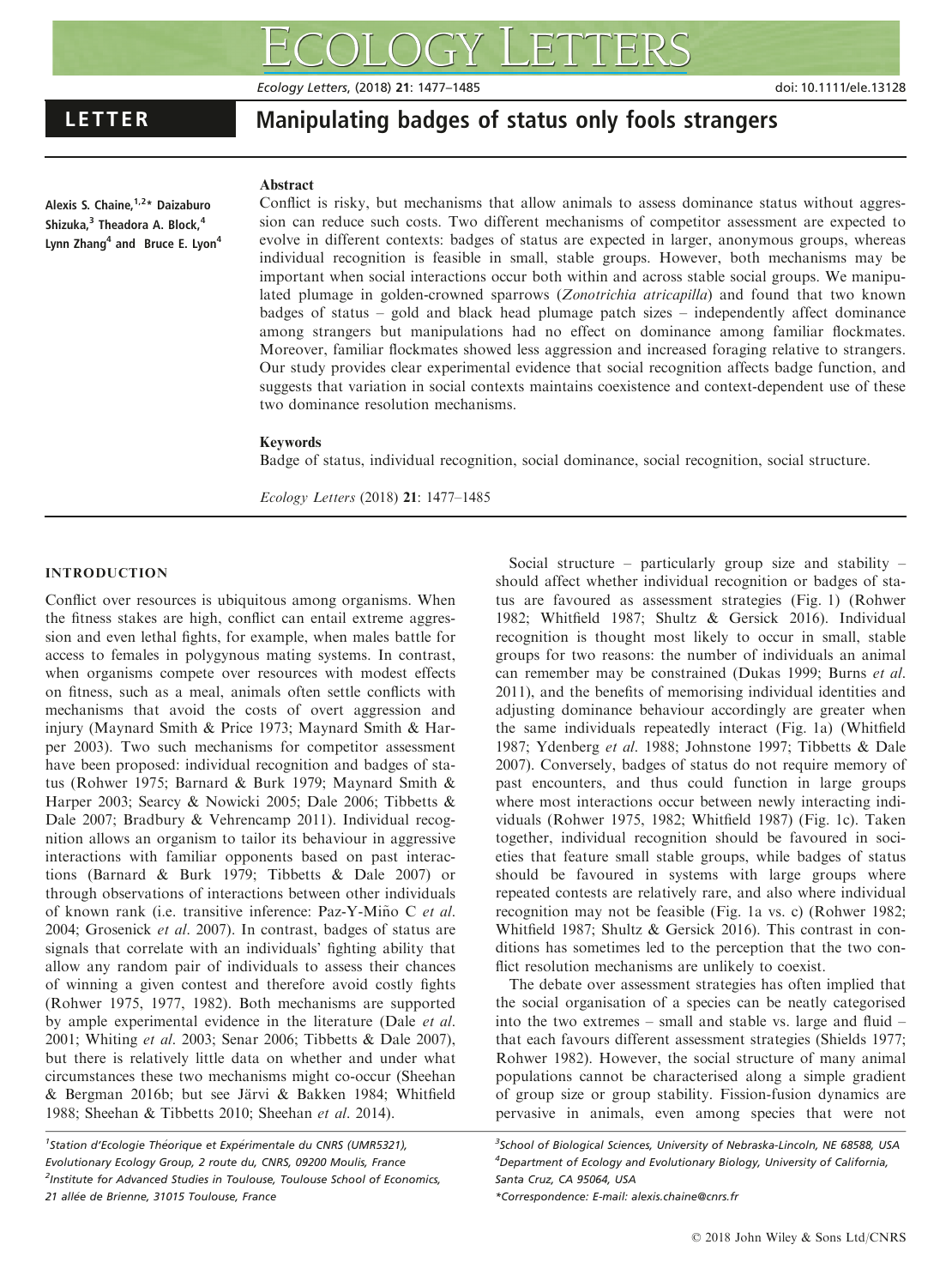

Figure 1 Schematic representation of social networks predicted to favour different dominance-resolving mechanisms. (a) Social (individual or group) recognition is expected to be favoured in smaller, stable groups where each individual only interacts with a few others on a regular basis but only rarely encounters new or unfamiliar individuals. (b) Intermediate networks that include both frequent, repeated interactions within a stable group and some interactions with extra-group individuals could favour the coexistence of both badges and social recognition. (c) Badges of status alone should be expected in fluid groups where individuals are likely to encounter a large number of other individuals so that the costs of remembering this large number outweighs the relative low benefit from rare repeat encounters. In each figure, circles represent individuals (e.g. nodes), lines represent the frequency of interaction between two individuals (e.g. edges) and colours represent social communities that are defined by high within-community interaction and low amongcommunity interaction.

previously considered to be socially complex (Aureli et al. 2008; Mourier et al. 2012; Silk et al. 2014), and social network analysis can help uncover these complex patterns of social stability (Wey et al. 2008; Pinter-Wollman et al. 2014; Silk *et al.* 2014). For example, stable long-term associations can exist in clusters, or 'social communities' within social networks, but individuals in different social communities may nevertheless be connected weakly through transient interactions. In such multilevel societies, stability of social associations can be heterogeneous, where individuals often have encounters with both familiar and unfamiliar competitors – that is, contexts in which different dominance assessment mechanisms may be favoured (e.g. Fig. 1b) (Whitfield 1987; Shultz & Gersick 2016). Even within stable social communities, new recruits will be initially unfamiliar and may use badges of status to establish dominance relationships prior to making use of individual recognition once established in the group. In such cases, the function of badges of status would be context-dependent: they may play an important role in mediating interactions between unfamiliar individuals but may be less important between familiar individuals that can assess each other through individual recognition.

In this study, we investigated whether the use of badges of status depends on the familiarity of contestants in a winter population of the migratory golden-crowned sparrow (Zonotrichia atricapilla). In previous work, we provided evidence for multiple badges of status: contests with both natural variation (Chaine et al. 2011) and experimental manipulation (Chaine et al. 2013) showed that individuals with larger gold or larger black plumage patches win contests among strangers (i.e. individuals from different populations). However, social network analysis based on flock co-membership in a free-living population revealed that these sparrows live in small, stable winter

social groups that are connected together by relatively weaker associations across groups (Shizuka et al. 2014). Moreover, these groups are stable across years and many individuals form affiliations that last many years; these affiliations reform anew each year after migration to and from the breeding grounds. The fact that a significant amount of variation in flocking patterns is explained by the effect of the previous year's affiliation, even after controlling for the amount of overlap in home ranges (Shizuka et al. 2014), indicates that these birds likely show individual recognition in some aspects of their social behaviour. We already know that sparrows use badges in some dominance contexts; the golden-crowned sparrow social network may provide conditions under which both badges of status and individual recognition are beneficial in resolving social dominance.

Empirical tests of individual recognition and badges of status adopt somewhat different methods; showing that both occur in the same population requires careful experiments that control for familiarity, the context that should determine which mechanism the birds use. Badges of status are often documented through correlations between the size of a putative signal and dominance rank [e.g. lizards (Thompson & Moore 1991), insects (Tibbetts & Dale 2004), birds (Senar 2006; Tibbetts & Safran 2009) and mammals (Setchell & Wickings 2005)]. Confirmation that a specific trait is used as a badge requires manipulation of the presumed badge, which should trigger a change in the outcome of specific contests (Rohwer & Rohwer 1978; Pryke & Andersson 2003; Chaine et al. 2013). Experimental contests to test for badges of status typically involve unfamiliar contestants to remove the potential effect of prior information on the contest outcome. In contrast, individual recognition is documented in one of three ways: by comparing interactions between familiar and unfamiliar individuals (Hazlett 1969;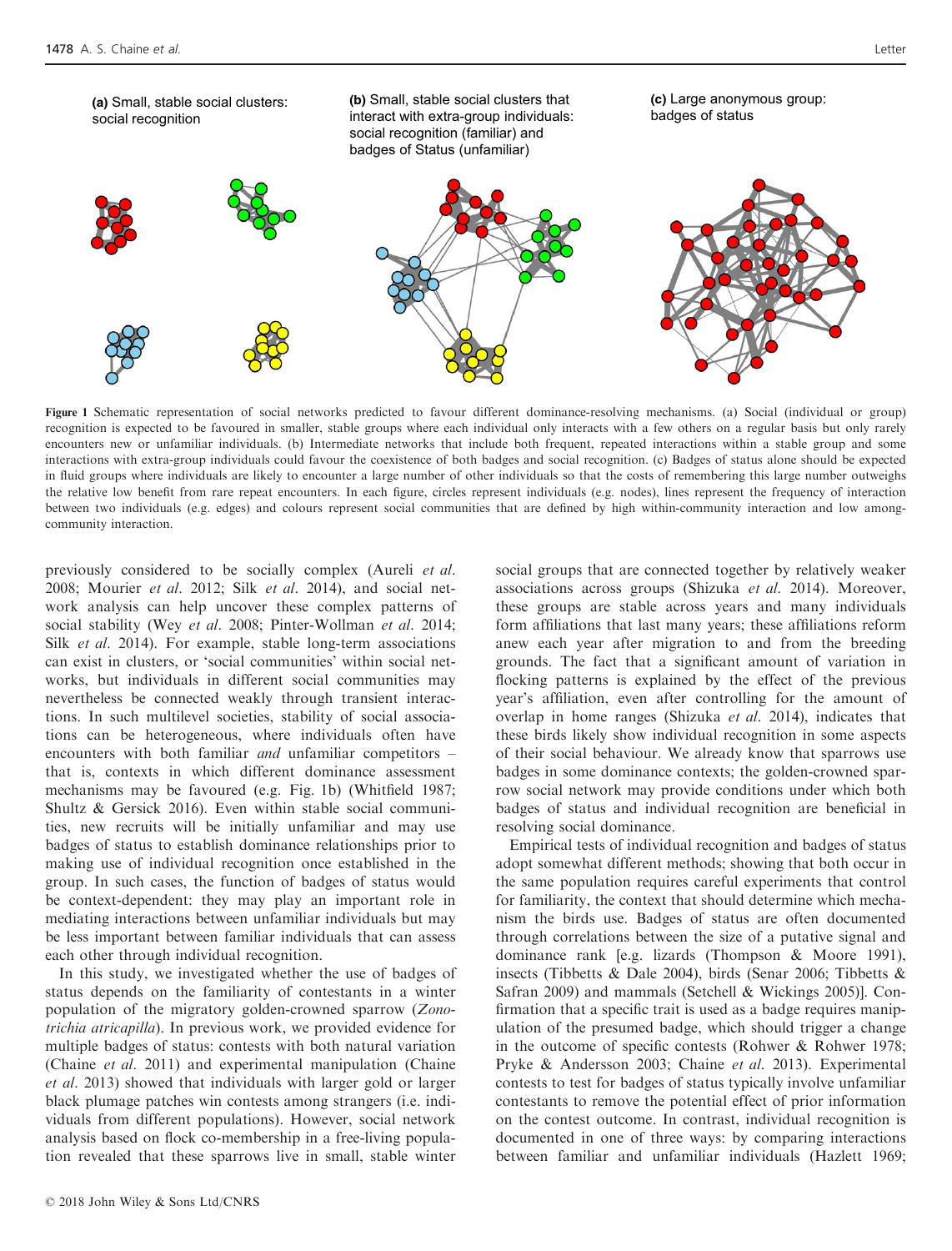Caldwell 1985; Watt 1986), by measuring changes over time in the behaviours and interactions of a pair of individuals that become increasingly familiar with each other (Karavanich & Atema 1998; Tibbetts 2002; Vedder et al. 2010) or, more rarely, through manipulation of a putative identity signal (Whitfield 1988; Tibbetts 2002). Here, we investigated the potential cooccurrence of badges of status and social recognition by conducting experimental badge size manipulations in two types of contests – dyads of birds that are familiar with each other and dyads of unfamiliar birds. This design allowed us to determine if the badges that we have already shown to be effective among unfamiliar birds (Chaine et al. 2011, 2013) are also used among familiar birds or, alternatively, if these badges are ignored as would be expected if individuals use some form of social recognition (individual or group). We provide definitive evidence that sparrows use both badges of status and social recognition and demonstrate that variation in social context plays a key role in the coexistence of these two dominance-resolving mechanisms. Because our experimental approach was not designed specifically to discriminate between individual and group recognition, we could not directly test for individual recognition, the form of recognition most discussed in the extensive literature on badges of status (e.g. Rohwer 1975; Whitfield 1987). However, several considerations suggest that the social recognition we observed involved individual recognition, as we discuss below.

#### MATERIALS AND METHODS

We used staged competition in aviaries to assess whether previous familiarity affected the role of plumage traits on social dominance. We caught golden-crowned sparrows at four different sites in January and February using Potter traps baited with millet seed. From 2007 to 2009, we trapped birds at two locations near Pogonip City Park (36°59'25.6" N 122°02'12.9" W and  $36^{\circ}59'04.2''$  N  $122^{\circ}02'49.0''$  W) and the University of California Santa Cruz (UCSC) campus (36°58'40.1" N  $122^{\circ}03'04.8''$  W). In 2012–2014, we added a site at the Santa Cruz Waldorf School (37°00'22.4" N 122°04'26.7" W). Birds were transported to the UCSC Arboretum soon after capture. We measured all birds (mass, wing chord, tarsus, beak length), banded them with colour bands and a USFWS metal band for identifying individuals within experiments, and photographed their crowns as in past studies (Chaine et al. 2011, 2013). All birds were then placed in one of two outdoor aviaries for habituation before use in experimental trials the following morning – these two aviaries were visually and acoustically isolated from each other, had shelter, and both food and water ad libitum. The two birds used in each trial were put in separate overnight aviaries to ensure a lack of contact immediately prior to the trial. Before running the trials, we measured size of gold and black crown patches  $\text{(mm)}^2$ ) from photos with Adobe Photoshop CS and these patch sizes were then used to assign birds to a trial such that the two birds had similar pre-manipulation patch size, as in previous work (Chaine et al. 2011, 2013). Sex was not used as a criterion for assigning birds to a trial because previous work showed that gender does not predict winter social dominance in this species (Chaine et al. 2011).

We conducted two different types of social dominance trials. 'Unfamiliar trials' ( $N = 62$ ) used birds caught on the same day from two different populations  $> 800$  m apart (often much greater distances). This distance is much larger than the average home range of individual sparrows (Shizuka et al. 2014) so the birds in the trial were very unlikely to have interacted with each other prior to the trial. The 'Familiar trials' involved birds that were trapped at the same site and within a short time period (< 30 min); based on our detailed understanding of flocking and feeding behaviour from our colourbanded population (Shizuka et al. 2014; unpubl. data), these were birds that would be very likely to have been in the same flock when captured (2012–2014 only;  $N = 60$ ). Unfamiliar trials analysed here include some trials also used in a previous publication ( $N = 32$ ) (Chaine *et al.* 2013) as well as new Unfamiliar trials  $(N = 30)$  conducted at the same time as Familiar trials to control for possible year effects and collect new data on distance between birds not gathered in the earlier experiments (see below).

Social dominance trials were conducted in the morning between 8 and 11 AM in a third contest aviary (same dimension as overnight aviaries) and each trial lasted 30 min. Food was removed from the overnight aviaries at sundown the evening before the trials so birds in dominance trials were motivated to access the single feeding tray at the centre of the contest aviary. Prior to the trial, one of the birds, chosen at random, had one of their colour patches (either black or gold) increased in size while the other received a sham manipulation using clear thinner (gold) or brown permanent marker (black). Gold patch size was increased using acrylic paint while black crown size was increased using a permanent ink pen; both colours were spectrally similar to natural colour patches (Chaine et al. 2013). As in our previous experiment (Chaine et al. 2013), the birds in each dyad did not differ in patch size before manipulation and the manipulation significantly increased badge size (Supporting Information). Because premanipulation patch size of the two birds was similar, we would expect manipulated birds to be dominant in half of the trials if patch size manipulation had no influence on dominance (Chaine et al. 2011, 2013). As in our previous experiment, gold  $(N = 62)$  and black  $(N = 60)$  manipulations showed similar outcomes, so we present combined results in the main text (results split by treatment in Fig. S1).

We scored social behaviour in two ways. First, an observer watched trials from ~30 m away with binoculars and scored social interactions as aggression (peck, supplant), avoidance (subordinate avoided challenging a dominant) or tolerance (no aggression while in close proximity), and we also tallied feeding behaviours (Chaine et al. 2011, 2013) for the first and second 15-min time periods separately. We used the sum of the social interactions to determine which bird was dominant or, in some cases, to conclude that dominance was not clear (Chaine et al. 2011, 2013). We concluded that dominance was clear when one bird consistently won encounters through supplants or avoidance behaviour (Chaine et al. 2011, 2013). In contrast, dominance was not clear when birds had the opportunity to interact (i.e. they moved around), but either no dominance behaviours occurred or both birds won an equal number of encounters (very rare). In a second approach, we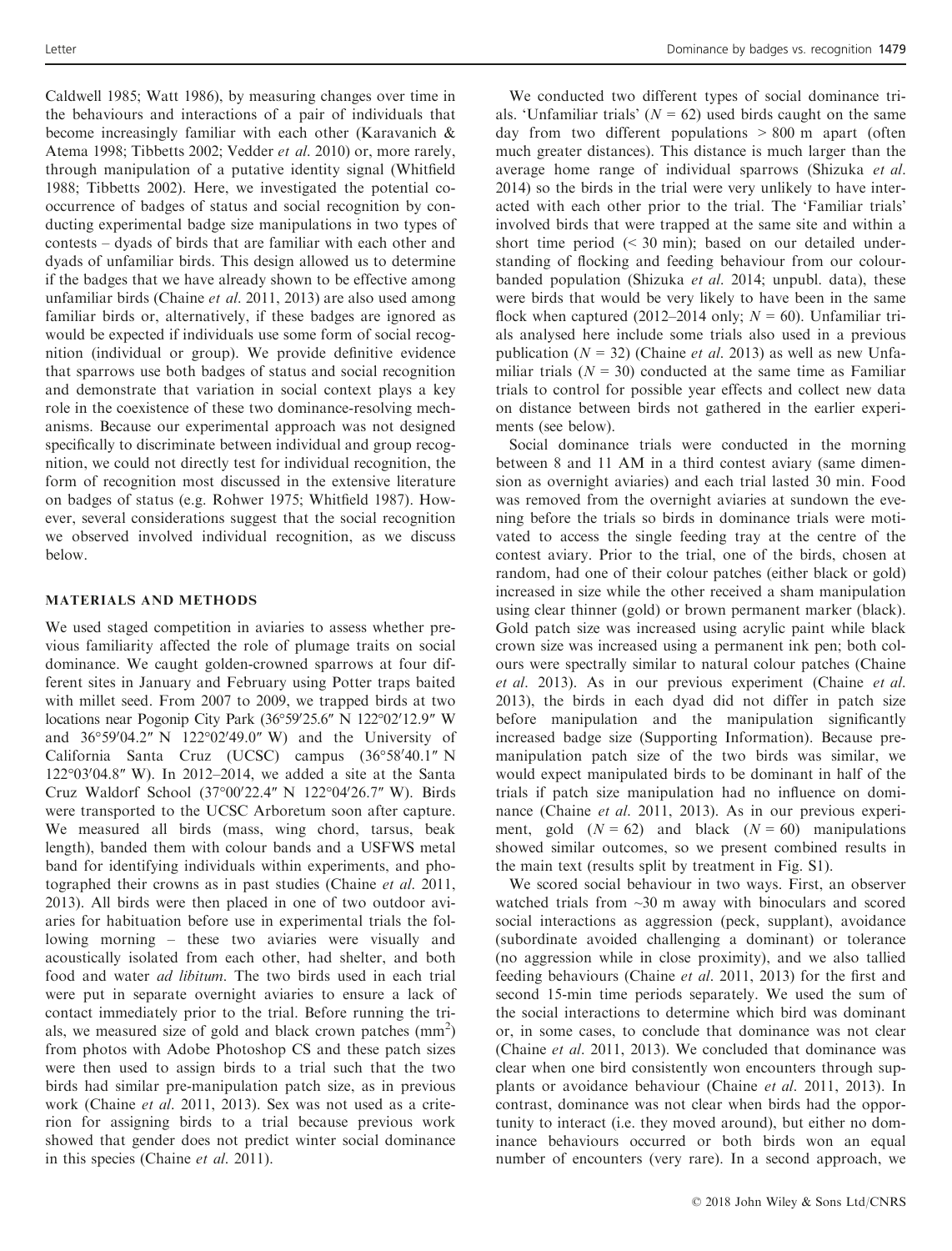

Figure 2 Comparisons between Familiar (open) and Unfamiliar (grey) trials in the proportion of trials where (a) a dominance was clear and (b) where the manipulated bird was dominant among trials where dominance was clear. Confidence intervals (95%) were calculated using Wilson's procedure described by Newcombe (1998).

scored tolerance behaviour as a measure of flocking and social affinity from videos taken from above the contest aviary. Generally, tolerance is a measure of whether birds socialise at close proximity without any aggression, and we quantified this as the number and duration of instances where the birds were within two body lengths of each other for more than 3 seconds and did not show aggressive behaviours (i.e. no dominance interactions; 2012–2014 only). The person who conducted the trials was not blind to treatment but dominance was evaluated as the sum of behaviours post data collection. In contrast, videos used to quantify tolerance and social clustering were scored blind to treatment which should eliminate observer bias. The results of the two approaches are concordant.

To evaluate the impact of our plumage manipulation on social dominance, and particularly to be able to compare across the two sets of experiments, we examined two different outcomes: the proportion of trials that showed a clear dominance winner and then the proportion of this subset of trials where the manipulated (i.e. enlarged) bird was dominant. For the latter, the null expectation is that each bird has a 50% chance of winning so we evaluated the impact of the manipulation on dominance as the deviation from an expected 50 : 50 ratio using a binomial test. This null expectation applies because pre-manipulation badge sizes were matched for each dyad and because badge size predicted dominance in past studies (Chaine et al. 2011, 2013). In contrast, there is no clear null expectation of what proportion of trials should show clear dominance, so we simply provide the raw data for evaluation. We used Z-tests to compare the differences between Familiar and Unfamiliar treatments in the probability of observing clear dominance, as well as the probability of the bird with the experimentally enlarged patch winning the contest (Fleiss et al. 2003). We used ANOVA to compare rates of each behaviour (aggression, avoidance, tolerance and feeding) between Familiar and Unfamiliar trials. Data were analysed in R 3.1.3 (R Development Core Team 2009) and are available on Figshare.

All protocols were approved by the UCSC IACUC (Animal Welfare Permit Number A3859-01 to B. Lyon). Capture and banding was done under permits to B. Lyon: a California Department of Fish and Wildlife Scientific Collecting permit, a Federal Fish and Wildlife Permit and a Federal Banding Permit.

#### RESULTS

Familiarity affected the likelihood of a trial showing clear dominance patterns. Trials with unfamiliar birds (i.e. birds caught at different sites) nearly always had a clear dominant individual (53 of 62 trials). In contrast, only about half of the familiar dyads (birds caught at the same site at the same time) had clear dominance (27 of 60 trials). The proportion of trials where dominance was clear was significantly greater in Unfamiliar trials than in Familiar trials (comparison of two probabilities:  $Z = 4.71$ ,  $P < 0.0002$ , Fig. 2a).

The plumage manipulations influenced the outcome of dominance in trials involving unfamiliar birds but not familiar birds. In the subset of trials where dominance was clear, the manipulated bird was dominant over the sham individual in a significantly larger proportion of trials between unfamiliar birds relative to trials between familiar birds (comparison of two probabilities:  $Z = 4.20$ ,  $P < 0.0002$ , Fig. 2b). Indeed, the manipulated bird was dominant in nearly all cases during Unfamiliar trials (49 of 53 trials, binomial test based on null expectation of 0.5 probability that an individual will be dominant based on pre-manipulation crown size:  $P < 0.001$ ). The sample here includes trials conducted in our previous study using the same methods (Chaine et al. 2013), and thus simply increases the robustness of the previously reported patterns. In contrast, the manipulated bird was not more likely to be dominant than the sham individual among familiar dyads, which is what we would expect only if birds ignored the patch manipulation (14 of 27 trials, binomial test with null expectation of 0.5 probability that individual will be dominant based on pre-manipulation crown size:  $P = 1$ ). These results are the same regardless of which plumage patch was manipulated (i.e. black or gold: Fig. S1).

Birds in Familiar trials had less costly social behaviours and spent more time feeding relative to unfamiliar dyads. Familiar trials had fewer aggressive interactions (ANOVA:  $F_{1,120} = 3.46$ ,  $P = 0.065$ ; Fig. S2a), fewer avoidance interactions (ANOVA:  $F_{1,120} = 24.63$ ,  $P < 0.0001$ ; Fig. 3a), and a higher rate of tolerance (a lack of aggression when close; ANOVA:  $F_{1,120} = 96.50$ ,  $P < 0.0001$ ; Fig. S2b). Familiar birds also spent significantly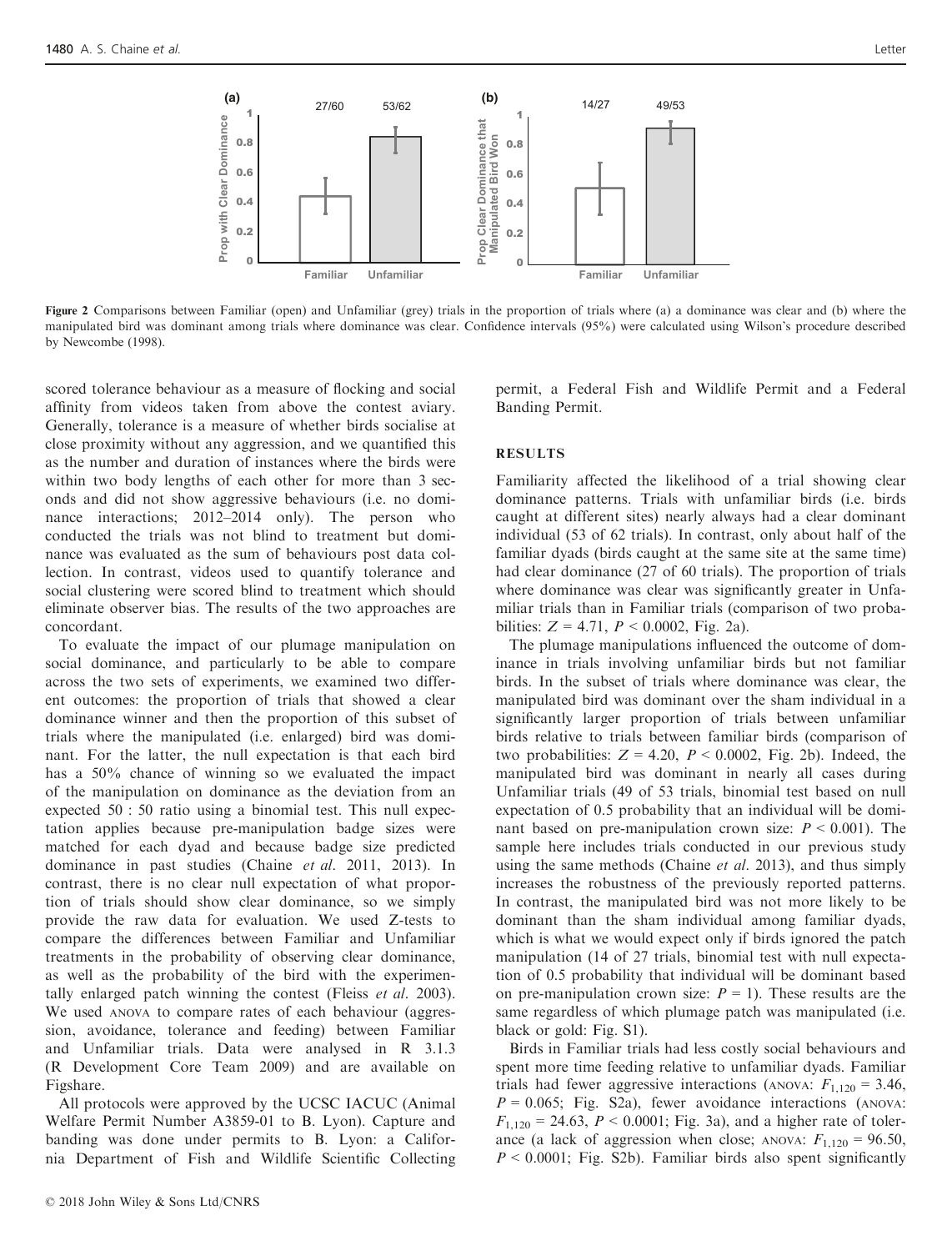

Figure 3 Comparison between Unfamiliar and Familiar trials in behaviours that reflect costs and benefits of grouping behaviour when dominance resolution occurs by recognition. (a) The number of dominance interactions where a subordinate avoided challenging a dominant (avoidance). (b) The total time the two birds spent very near each other without showing aggression (within two body lengths). (c) The average duration of feeding bouts. Figures show standard box and whisker plots.

more time in close proximity relative to unfamiliar dyads (ANOVA:  $F_{1,57} = 4.77$ ,  $P = 0.033$ ; Fig. 3b). Finally, while birds in both types of trials accessed food at similar rates (ANOVA:  $F_{1,120} = 1.31$ ,  $P = 0.25$ ; Fig. S2c), birds in Familiar trials spent a significantly longer time at the feeder on each visit compared to birds in Unfamiliar trials (ANOVA:  $F_{1,101} = 13.07$ ,  $P = 0.0004$ ; Fig. 3c).

#### DISCUSSION

Our experiments revealed that plumage manipulations affect dominance status in staged contests among strangers (confirming the results of Chaine et al. 2013), but not among birds previously familiar with each other. These contrasting results provide evidence that the familiar birds recognised each other, either individually or at the group level, and that this recognition allowed them ignore experimental changes to plumage badges. This also implies that the crown plumage patches we manipulated were not the traits the birds use for social recognition. Finally, our experiments suggest how familiar birds can benefit from social recognition during such encounters – reduced aggression, tighter flocking and increased access to resources.

The differences we observed between the familiar and unfamiliar trials imply some form of recognition among familiar birds. We did not quantify the amount of prior social interaction leading to this social recognition, nor did our experiments directly test for individual recognition so there is a question of what type of recognition was involved – individual recognition or group-level recognition (e.g. familiar vs. unfamiliar)? Regardless of the level of social recognition, our results indicate that birds caught in the same place within a short time – that is, those that are typically very socially familiar due to close associations over long periods of time (Shizuka et al. 2014) – disregard manipulation of badges of status. However, distinguishing between these two forms of recognition can be difficult and direct evidence for individual recognition requires demonstrating that individuals vary their behaviour in response to an individual specific cue like an individually distinct vocalisation or visual features, and not some group-level attribute

(Tibbetts et al. 2008). For example, group recognition is common in social insects where individuals respond differently to familiar (same colony) and unfamiliar (different colony) individuals on the basis of colony specific olfactory cues (cuticular hydrocarbons, Hölldobler & Wilson 1990). Thus, simply showing that these insects respond differently to familiar and unfamiliar individuals may only show a group level response and not individual recognition. In birds, there is some evidence for group-specific calls in various contexts, including seasonally stable flocks (e.g. Nowicki 1983; Hausberger et al. 1995). However, we never observed vocalisations in any of our trials, so acoustic features cannot explain our results. Furthermore, our past work suggests that recognition between familiar sparrows generally goes beyond group membership and reflects true individual recognition. When winter social communities form anew each fall after fall migration, variation in the strength of pairwise affiliations is explained in large part by the degree of affiliations between those individuals in the previous year, even after controlling for shared space use by individuals, which strongly suggests individual recognition (Shizuka et al. 2014). Based on these considerations, we believe that individual recognition is the most likely explanation for the differences between familiar and unfamiliar trials. Identifying the trait or traits used in individual recognition remains an interesting, if challenging, question for future work.

Our study demonstrates how both badges of status and social recognition can mediate social competition within the same population. Prior work shows that badges of status and recognition (in particular, individual recognition) each provide a way to avoid costly conflict over resources, yet each has different benefits and constraints. For example, badges of status may allow rapid assessment of competitive ability and can function reliably even when groups are large and fluid and individual recognition is not feasible (Rohwer 1982). However, badges can, in theory, be susceptible to cheating (Rohwer & Ewald 1981). In contrast, individual recognition could allow for more reliable assessment of competitive ability, but it is only beneficial when there are repeated interactions between competitors (Ydenberg et al. 1988; Johnstone 1997; Tibbetts 2004; Tibbetts & Dale 2007), and it may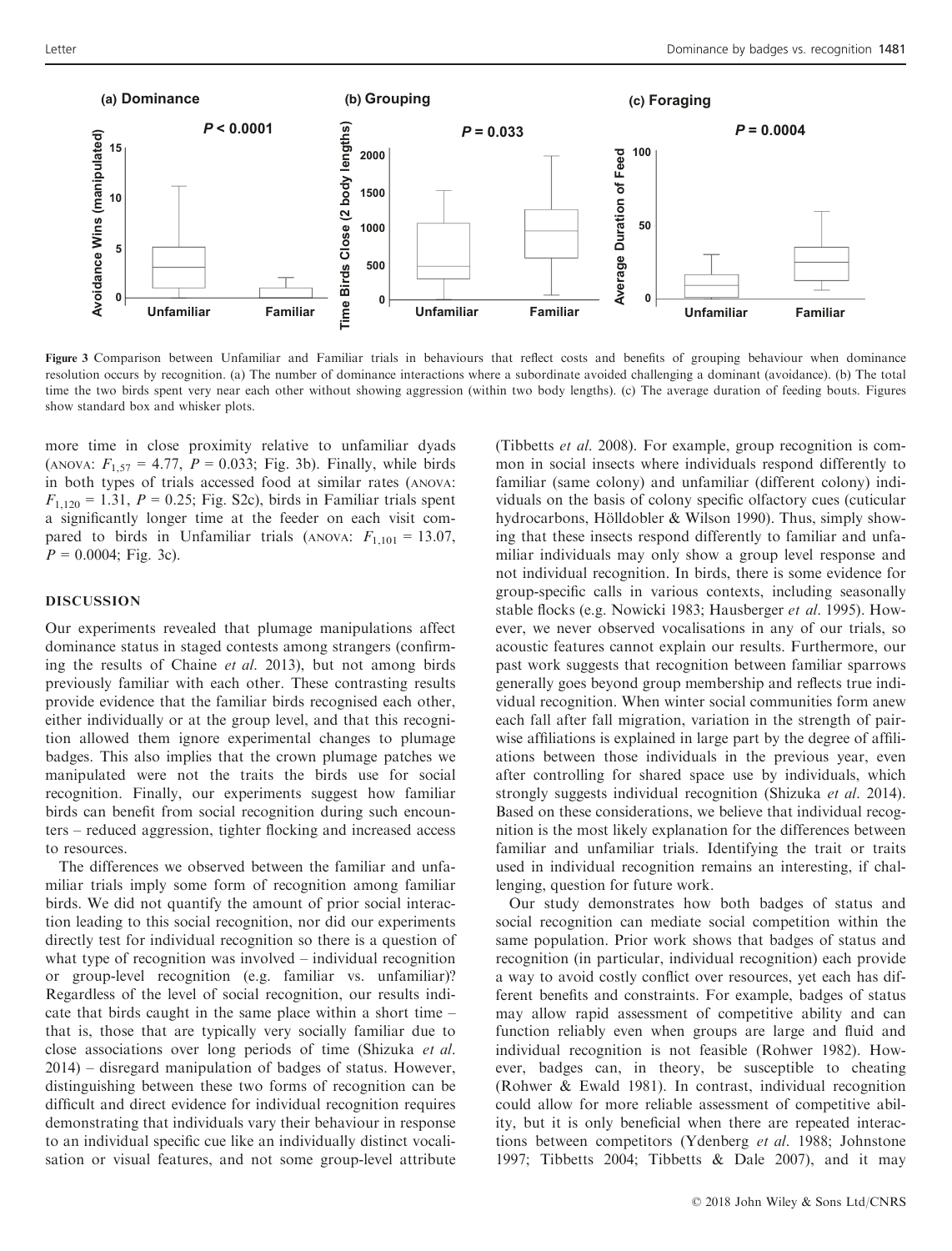require investment in neural mechanisms to allow for memory of the outcomes of past interactions associated with each contestant (Dukas 1999; Tibbetts & Dale 2007; Sheehan & Tibbetts 2011). There also may be a limit to the size of the social group where individual recognition is cognitively feasible (Dunbar 1992). Traditionally, researchers have sought evidence for either badges of status or individual recognition for a given species, and evidence for one type of assessment strategy was held as evidence against the other (e.g. Shields 1977). Our study provides valuable empirical data to show that conditions favourable for both types of assessment strategies coexist in one social system, and that golden-crowned sparrows selectively use badges of status or social recognition depending on the social context. These findings should spur further progress in development of theory related to the evolution of competitor assessment strategies, which has been highlighted in a recent review by Sheehan & Bergman (2016b) and responding commentary (Barrett & Henzi 2016; Ridley et al. 2016; Sheehan & Bergman 2016a; Shultz & Gersick 2016).

We suggest that the context-dependent use of both badges of status and individual recognition in the same species may be more common than currently suspected. In a handful of species, both mechanisms of assessment have been tested but only one was found – for example, the various Polistes wasps studied in the impressive body of work by Tibbetts and colleagues (Tibbetts 2004; Tibbetts & Dale 2004; Sheehan & Tibbetts 2010). However, the results are more mixed in avian systems, with a few cases that hint at the co-occurrence of badges and recognition. For example, blue tits (Parus caeruleus) use badges of status (Rémy et al. 2010), but also show changes in the importance of badges for dominance across repeated interactions suggestive of individual recognition (Vedder et al. 2010), although winner/loser effects cannot be ruled out for this pattern (Hsu et al. 2006; Rutte et al. 2006). Likewise, white-crowned sparrows (Zonotrichia leucophrys), a congener of the sparrows we studied, use badges of status (Fugle et al. 1984), yet our reanalysis of experiments by Watt (1986) show that interactions between familiar birds show fewer aggressive interactions than between unfamiliar birds [reanalysis of data in Table 3 in (Watt 1986): comparison of the proportion of aggressive interactions between familiar and unfamiliar birds:  $Z = -2.67$ ,  $P = 0.008$ ]. This difference between familiar and unfamiliar birds in levels of aggression suggests that individual recognition may exist in whitecrowned sparrows. Parsons & Baptista (1980) also showed that white-crowned sparrows with manipulated crowns maintain status within their flock, further suggestive of individual recognition. For these two sparrow species, careful experiments are now required to confirm that individual recognition occurs.

An open question is whether there are predictable conditions under which a species or population might use just one form of assessment or both assessment strategies. Complex social structure may favour the use of both assessment strategies. Four decades ago, Whitfield (1987) hypothesised that social organisation might be sufficiently variable in many species to favour both assessment mechanisms, and lamented the lack of understanding of social organisation as an impediment for understanding the evolution of badges and individual

recognition. More recently, Shultz & Gersick (2016) suggested that the dual use of quality signalling and social recognition would be favoured in multilevel animal societies in which close-knit social clusters exist within a larger population because individuals would interact with both familiar and unfamiliar individuals (e.g. Fig. 1b). Our study system provides evidence to support this idea. Golden-crowned sparrows in our population live in a complex social network characterised by cohesive social clusters embedded within a larger population that interacts more loosely (Shizuka et al. 2014). This social structure is not driven by kinship (Arnberg et al. 2015), but rather preferences for familiar flockmates, even across years (Shizuka et al. 2014). Our experiments now show that familiarity not only affects flock associations, but also the way competitors use badges of status to mediate competition. In the natural social network context where interactions may occur with a mix of familiar and unfamiliar competitors, within-cluster (familiar) interactions may be mediated by recognition, whereas interactions among clusters (unfamiliar) may use badges of status, precisely as Whitfield (1987) predicted. The basic features of this social system – fission-fusion dynamics characterised by a mix of stable long-term associations and diffuse short-term associations – are likely widespread in avian systems (Silk et al. 2014). Even for systems in which long-term stable social relations dominate, we suggest that there are likely periods of time during which interactions among unfamiliar individuals occur and badge use would be favoured, such as during migration, the integration of new recruits into stable social groups, or periods of social instability following the breakdown of some groups. A better understanding of the natural patterns of social interactions throughout the annual cycle for birds generally may reveal common patterns that favour the use of one or both mechanisms of competitor assessment.

Our study demonstrates how controlling the social context of contests is paramount to accurately understand the dynamics of status signalling. This poses a challenge for researchers because it also requires a detailed understanding of the social structure of the population – that is, the extent to which social interactions are naturally confined to familiar vs. unfamiliar competitors. For example, earlier observational studies of badges of status suggested that the failure of putative badges to accurately predict dominance cast doubt on whether they served as badges (e.g. Whitfield 1987). However, it is also possible that those studies contained a large proportion of within group interactions where individual recognition rather than badges of status mediated dominance. Moreover, testing the function of putative badges through observations in the wild, rather than with experiments, may often produce weaker correlations between badge and dominance when interactions involve a mix of strangers and familiar birds. Our results suggest that the relationship between putative badges and dominance in the wild will depend critically on the frequency of interactions that are within groups of familiar individuals vs. between strangers, and highlight the importance of distinguishing between these two different contexts.

Our experimental results also have implications for the maintenance of honest signalling. A key question for badges of status has long been, why not cheat? Why do poor fighters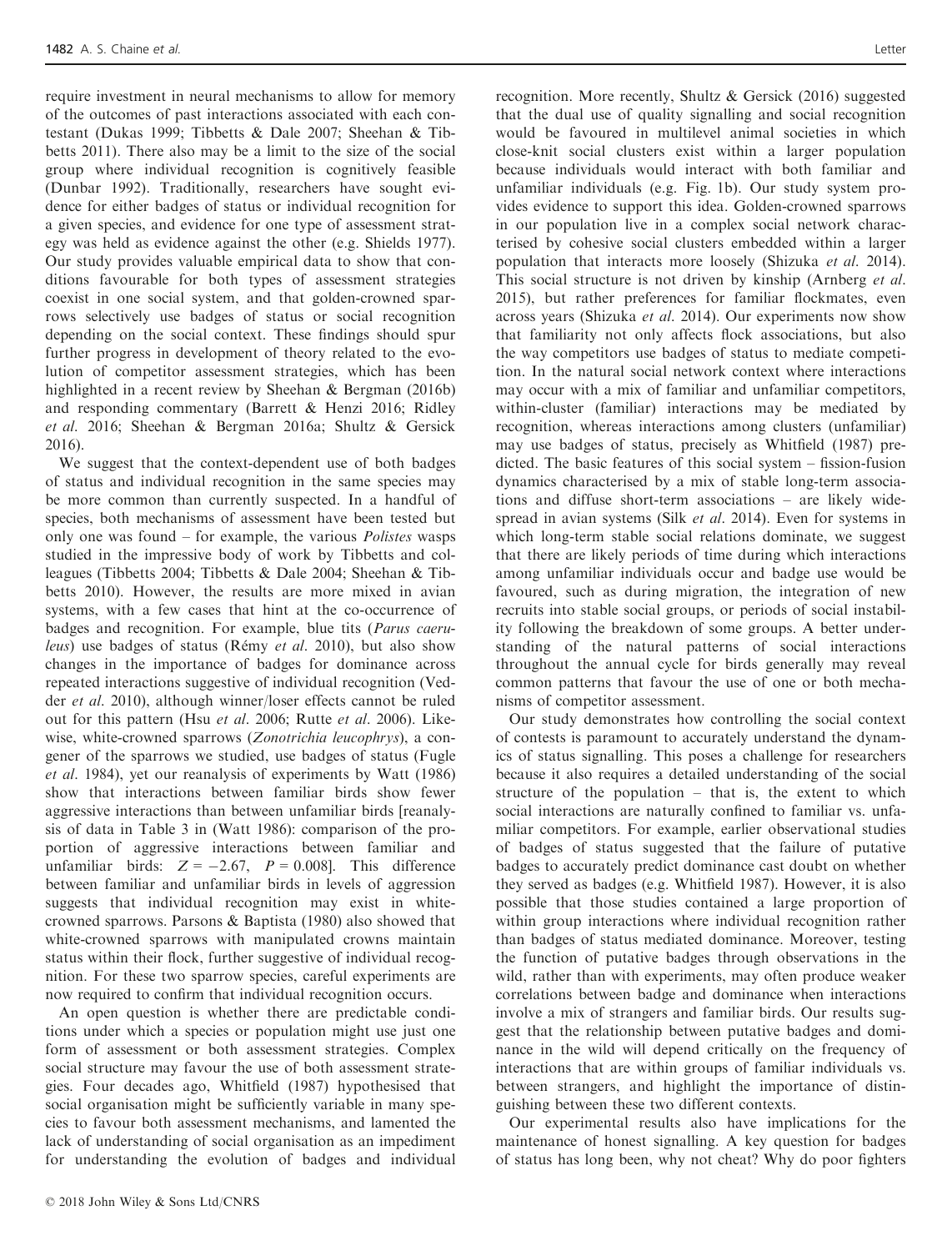not produce badges that signal high fighting ability? In theory, the stability of badges of status as a signalling system relies on some mechanism to prevent cheating, such as condition dependence (Johnstone & Norris 1993; Tibbetts & Curtis 2007) or social punishment of cheaters (Rohwer 1982; Tibbetts & Dale 2004; Webster et al. in press). However, our plumage manipulation with familiar individuals apparently did not result in the rapid social punishment seen in similar experiments in other systems (Tibbetts & Izzo 2010; Ligon & McGraw 2016). This begs the question whether social recognition could change the dynamics of social enforcement of honesty in badges of status. We suggest that, given individual recognition, it may be possible for delayed social punishment to play out at timescales beyond the duration of a given dominance experiment. In theory, the value of a dishonest badge should be diminished in systems where both badges and individual recognition are used, because interactions within a social group no longer rely only on badges of status. Specifically, badges of status might be used to settle dominance when a bird initially joins a group, but recognition subsequently modulates interactions. If detection makes it less likely that cheaters can join a group, or if they subsequently develop weaker or more negative affiliations (i.e. individuals reduce interactions with cheaters or affiliations involve more hostility), then social costs linked to individual recognition could guard against cheating. For animals that live in stable long-lived groups, the presence of such 'punishment' could have dire long-term consequences such as reduced cooperation or even exclusion from a group. If there are important benefits to stable group membership the risks of dishonest status signalling in the presence of individual recognition may make it unlikely.

Finally, our experiments also demonstrate potential benefits of interacting with familiar individuals, such as reduced aggression and increased food intake which are key components of winter survival. Birds in Familiar trials spent much less time in conflict and more time in non-aggressive (tolerant) interactions relative to those in Unfamiliar trials. Familiar birds also spent much longer times at the feeder than unfamiliar birds, which in general would increase their food intake. Finally, familiar birds spent much more time close to each other than unfamiliar birds and such clustering could provide benefits such as reduced predation risk (Hamilton 1971; Lima et al. 1999). These benefits, which result from recognition rather than badges of status, may be key components that favour the stable community structure we see in goldencrowned sparrows (Shizuka et al. 2014). Thus, our experimental results may provide a key link between competitor assessment strategies and the social network structure of foraging flocks. The cues used for recognition – which we have not yet identified – may play an outsized role in the winter social system of golden-crowned sparrows by mediating flock membership as well as modulating the function of badges of status in contests over food.

#### ACKNOWLEDGEMENTS

Special thanks to Allison Roth and Melanie Laure for help collecting aviary data and the UCSC Arboretum for generously providing us with space for our aviaries, use of an

indoor office space for banding and other logistic support. We thank the City of Santa Cruz Park Services and the Santa Cruz Waldorf School for permission to conduct part of this study on their land. This work was funded by a UCSC Special Research Grant to B.E.L., NSF CAREER grant IOS-1750606 to D.S., and support from the CNRS, ANR-JCJC NetSelect and HFSP RGP0006/2015 to A.S.C. This work is part of the Laboratoire d'Excellence (LABEX) entitled TULIP (ANR -10-LABX-41).

### AUTHOR CONTRIBUTIONS

ASC, DS and BEL designed research. ASC, TAB, LZ and BEL conducted trapping and aviary experiments. ASC performed analyses. ASC and BEL wrote the initial manuscript and all authors contributed to revisions.

#### **REFERENCES**

- Arnberg, N.N., Shizuka, D., Chaine, A.S. & Lyon, B.E. (2015). Social network structure in wintering golden-crowned sparrows is not correlated with kinship. Mol. Ecol., 24, 5034–5044.
- Aureli, F., Schaffner, C.M., Boesch, C., Bearder, S.K., Call, J., Chapman, C.A. et al. (2008). Fission-fusion dynamics: new research frameworks. Curr. Anthropol., 49, 627–654.
- Barnard, C.J. & Burk, T. (1979). Dominance hierarchies and the evolution of "individual recognition". J. Theor. Biol., 81, 65–73.
- Barrett, L. & Henzi, S.P. (2016). Understanding antagonism: a comment on Sheehan and Bergman. Behav. Ecol., 27, 17–18.
- Bradbury, J.W. & Vehrencamp, S.L. (2011). Principles of Animal Communication, 2nd edn. Sinauer Associates Inc, Sunderland, Mass.
- Burns, J.G., Foucaud, J. & Mery, F. (2011). Costs of memory: lessons from 'mini' brains. Proc. R. Soc. Lond. B Biol. Sci., 278, 923–929.
- Caldwell, R.L. (1985). A test of individual recognition in the stomatopod Genodactylus festae. Anim. Behav., 33, 101–106.
- Chaine, A.S., Tjernell, K.A., Shizuka, D. & Lyon, B.E. (2011). Sparrows use multiple status signals in winter social flocks. Anim. Behav., 81, 447–453.
- Chaine, A.S., Roth, A.M., Shizuka, D. & Lyon, B.E. (2013). Experimental confirmation that avian plumage traits function as multiple status signals in winter contests. Anim. Behav., 86, 409–415.
- Dale, J. (2006). Intraspecific variation in coloration. In Bird coloration 2: function and evolution (eds Hill, G., McGraw, K.). Harvard University Press, Cambridge, MA, pp. 36–86.
- Dale, J., Lank, D.B. & Reeve, H.K. (2001). Signaling individual identity versus quality: a model and case studies with ruffs, queleas, and house finches. Am. Nat., 158, 75–86.
- Dukas, R. (1999). Costs of memory: ideas and predictions. J. Theor. Biol., 197, 41–50.
- Dunbar, R.I.M. (1992). Neocortex size as a constraint on group size in primates. J. Hum. Evol., 22, 469–493.
- Fleiss, J.L., Levin, B. & Paik, M.C. (2003). Chapter 3: Assessing Significance in a Fourfold Table. In: Statistical Methods for Rates and Proportions. John Wiley & Sons, Inc., Hoboken, New Jersey, pp. 50–63.
- Fugle, G.N., Rothstein, S.I., Osenberg, C.W. & McGinley, M.A. (1984). Signals of status in wintering white-crowned sparrows, Zonotrichia leucophrys gambelii. Anim. Behav., 32, 86–93.
- Grosenick, L., Clement, T.S. & Fernald, R.D. (2007). Fish can infer social rank by observation alone. Nature, 445, 429–432.
- Hamilton, W.D. (1971). Geometry for the selfish herd. J. Theor. Biol., 31, 295–311.
- Hausberger, M., Richard-Yris, M.-A., Henry, L., Lepage, L. & Schmidt, I. (1995). Song sharing reflects the social organization in a captive group of European starlings (Sturnus vulgaris). J. Comp. Psychol., 109, 222–241.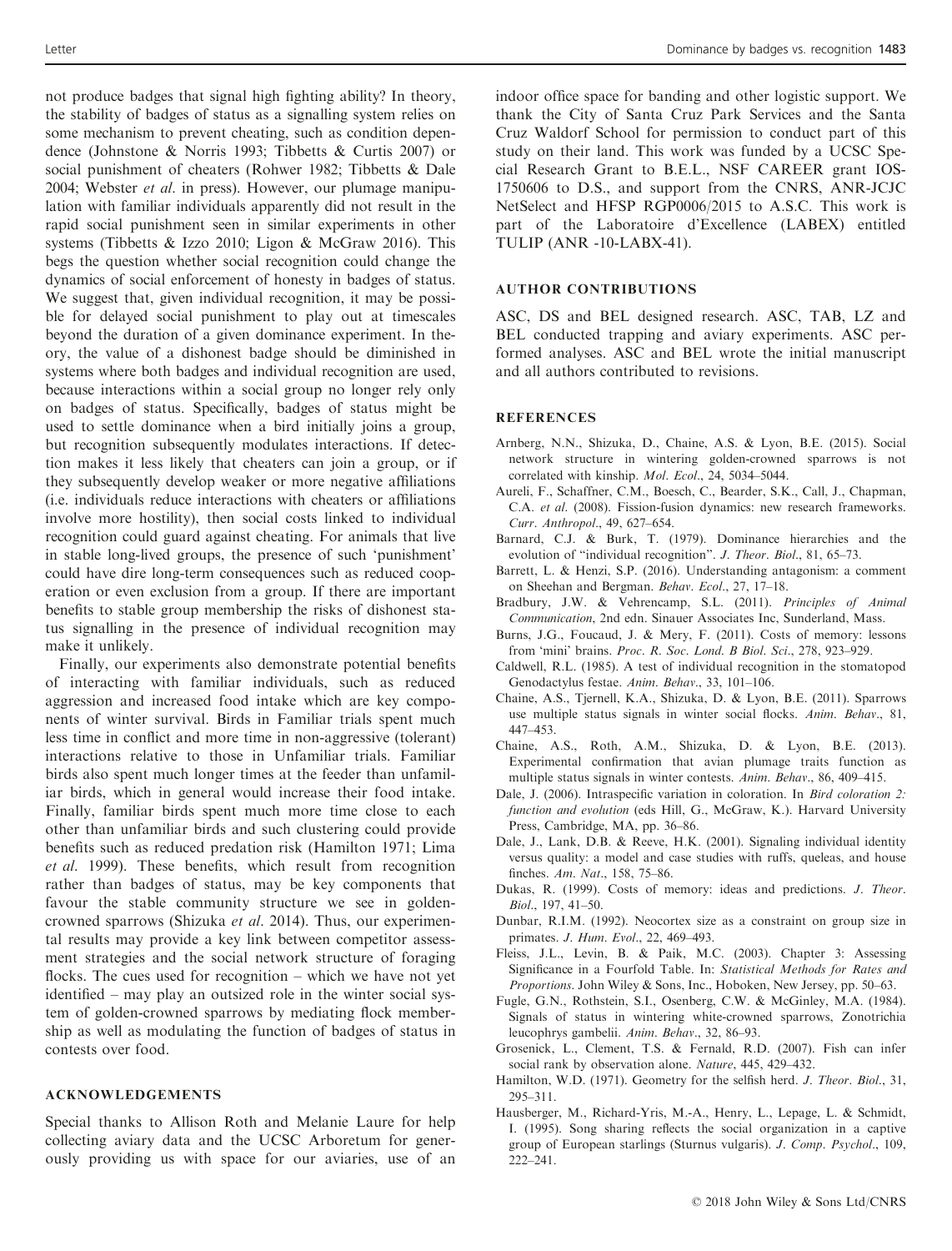- Hazlett, B.A. (1969). "Individual" recognition and agonistic behaviour in pagurus bernhardus. Nature, 222, 268–269.
- Hölldobler, B. & Wilson, E.O. (1990). The Ants. Harvard University Press, Harvard, MA.
- Hsu, Y., Earley, R.L. & Wolf, L.L. (2006). Modulation of aggressive behaviour by fighting experience: mechanisms and contest outcomes. Biol. Rev. Camb. Philos. Soc., 81, 33–74.
- Järvi, T. & Bakken, M. (1984). The function of the variation in the breast stripe of the great tit (Parus major). Anim. Behav., 32, 590–596.
- Johnstone, R.A. (1997). Recognition and the evolution of distinctive signatures: when does it pay to reveal identity? Proc. R. Soc. B-Biol. Sci., 264, 1547–1553.
- Johnstone, R.A. & Norris, K. (1993). Badges of status and the cost of aggression. Behav. Ecol. Sociobiol., 32, 127–134.
- Karavanich, C. & Atema, J. (1998). Individual recognition and memory in lobster dominance. Anim. Behav., 56, 1553–1560.
- Ligon, R.A. & McGraw, K.J. (2016). Social costs enforce honesty of a dynamic signal of motivation. Proc. R. Soc. B, 283, 20161873.
- Lima, S.L., Zollner, P.A. & Bednekoff, P.A. (1999). Predation, scramble competition, and the vigilance group size effect in the dark-eyed junco (Junco hyemalis). Behav. Ecol. Sociobiol., 46, 110–116.
- Maynard Smith, J. & Harper, D. (2003). Animal Signals. Oxford University Press, New York, NY.
- Maynard Smith, J. & Price, G.R. (1973). The logic of animal conflict. Nature, 246, 15–18.
- Mourier, J., Vercelloni, J. & Planes, S. (2012). Evidence of social communities in a spatially structured network of a free-ranging shark species. Anim. Behav., 83, 389–401.
- Newcombe, R.G. (1998). Interval estimation for the difference between independent proportions: comparison of eleven methods. Stat. Med., 17, 873–890.
- Nowicki, S. (1983). Flock-specific recognition of chickadee calls. Behav. Ecol. Sociobiol., 12, 317–320.
- Parsons, J. & Baptista, L.F. (1980). Crown color and dominance in the white-crowned sparrow. Auk, 97, 807–815.
- Paz-Y-Miño C, G., Bond, A.B., Kamil, A.C. & Balda, R.P. (2004). Pinyon jays use transitive inference to predict social dominance. Nature, 430, 778–781.
- Pinter-Wollman, N., Hobson, E.A., Smith, J.E., Edelman, A.J., Shizuka, D., de Silva, S. et al. (2014). The dynamics of animal social networks: analytical, conceptual, and theoretical advances. Behav. Ecol., 25, 242– 255.
- Pryke, S.R. & Andersson, S. (2003). Carotenoid-based epaulettes reveal male competitive ability: experiments with resident and floater redshouldered widowbirds. Anim. Behav., 66, 217–224.
- R Development Core Team. (2009). R: A Language and Environment for Statistical Computing. R Foundation for Statistical Computing, Vienna, Austria.
- Rémy, A., Grégoire, A., Perret, P. & Doutrelant, C. (2010). Mediating male–male interactions: the role of the UV blue crest coloration in blue tits. Behav. Ecol. Sociobiol., 64, 1839–1847.
- Ridley, A.R., Humphries, D.J. & Wiley, E.M. (2016). Is information from both quality signaling and social recognition really redundant? A comment on Sheehan and Bergman. Behav. Ecol., 27, 14–15.
- Rohwer, S. (1975). The social significance of avian winter plumage variability. Evolution, 29, 593–610.
- Rohwer, S. (1977). Status signaling in Harris Sparrows some experiments in deception. Behaviour, 61, 107–129.
- Rohwer, S. (1982). The evolution of reliable and unreliable badges of fighting ability. Am. Zool., 22, 531–546.
- Rohwer, S. & Ewald, P.W. (1981). The cost of dominance and advantage of subordination in a badge signaling system. Evolution, 35, 441–454.
- Rohwer, S. & Rohwer, F.C. (1978). Status signalling in Harris' sparrows: experimental deceptions achieved. Anim. Behav., 26, 1012–1022.
- Rutte, C., Taborsky, M. & Brinkhof, M.W.G. (2006). What sets the odds of winning and losing?. Trends Ecol. Evol., 21, 16–21.
- Senar, J.C. (2006). Color displays as intrasexual signals of aggression and dominance. In Bird Coloration 2: Function and Evolution (eds Hill, G., McGraw, K.). Harvard University Press, Cambridge, MA, pp. 87–136.
- Setchell, J.M. & Wickings, E.J. (2005). Dominance, status signals and coloration in male Mandrills (Mandrillus sphinx). Ethology, 111, 25–50.
- Sheehan, M.J. & Bergman, T.J. (2016a). A quality signaling–recognition trade-off at the level of the type of interaction not species: a response to comments on Sheehan and Bergman. Behav. Ecol., 27, 18–19.
- Sheehan, M.J. & Bergman, T.J. (2016b). Is there an evolutionary tradeoff between quality signaling and social recognition? Behav. Ecol., 27,  $2 - 13$ .
- Sheehan, M.J. & Tibbetts, E.A. (2010). Selection for individual recognition and the evolution of polymorphic identity signals in Polistes paper wasps. J. Evol. Biol., 23, 570–577.
- Sheehan, M.J. & Tibbetts, E.A. (2011). Specialized face learning is associated with individual recognition in paper wasps. Science, 334, 1272–1275.
- Sheehan, M.J., Straub, M.A. & Tibbetts, E.A. (2014). How does individual recognition evolve? Comparing responses to identity information in polistes species with and without individual recognition. Ethology, 120, 169–179.
- Shields, W.M. (1977). The social significance of avian winter plumage variability: a comment. Evolution, 31, 905–907.
- Shizuka, D., Chaine, A.S., Anderson, J., Johnson, O., Laursen, I.M. & Lyon, B.E. (2014). Across-year social stability shapes network structure in wintering migrant sparrows. Ecol. Lett., 17, 998–1007.
- Shultz, S. & Gersick, A.S. (2016). The evolution of signaling complexity: a comment on Sheehan and Bergman. Behav. Ecol., 27, 16–17.
- Silk, M.J., Croft, D.P., Tregenza, T. & Bearhop, S. (2014). The importance of fission–fusion social group dynamics in birds. The Ibis, 156, 701–715.
- Thompson, C.W. & Moore, M.C. (1991). Throat color reliably signals status in male tree lizards, Urosaurus ornatus. Anim. Behav., 42, 745–753.
- Tibbetts, E.A. (2002). Visual signals of individual identity in the wasp Polistes fuscatus. Proc. R. Soc. B Biol. Sci., 269, 1423–1428.
- Tibbetts, E.A. (2004). Complex social behaviour can select for variability in visual features: a case study in Polistes wasps. Proc. Biol. Sci., 271, 1955–1960.
- Tibbetts, E.A. & Curtis, T.R. (2007). Rearing conditions influence quality signals but not individual identity signals in Polistes wasps. Behav. Ecol., 18, 602–607.
- Tibbetts, E.A. & Dale, J. (2004). A socially enforced signal of quality in a paper wasp. Nature, 432, 218–222.
- Tibbetts, E.A. & Dale, J. (2007). Individual recognition: it is good to be different. Trends Ecol. Evol., 22, 529-537.
- Tibbetts, E.A. & Izzo, A. (2010). Social punishment of dishonest signalers caused by mismatch between signal and behavior. Curr. Biol., 20, 1637– 1640.
- Tibbetts, E.A. & Safran, R.J. (2009). Co-evolution of plumage characteristics and winter sociality in New and Old World sparrows. J. Evol. Biol., 22, 2376–2386.
- Tibbetts, E.A., Sheehan, M.J. & Dale, J. (2008). A testable definition of individual recognition. Trends Ecol. Evol., 23, 356.
- Vedder, O., Schut, E., Magrath, M.J.L. & Komdeur, J. (2010). Ultraviolet crown colouration affects contest outcomes among male blue tits, but only in the absence of prior encounters. Funct. Ecol., 24, 417–425.
- Watt, D.J. (1986). A comparative study of status signaling in sparrows (genus Zonotrichia). Anim. Behav., 34, 1–15.
- Webster, M.S., Ligon, R.A. & Leighton, G.M. (in press). Social costs are an underappreciated force for honest signalling in animal aggregations. Anim. Behav., [https://doi.org/10.1016/j.anbehav.2017.12.006.](https://doi.org/10.1016/j.anbehav.2017.12.006)